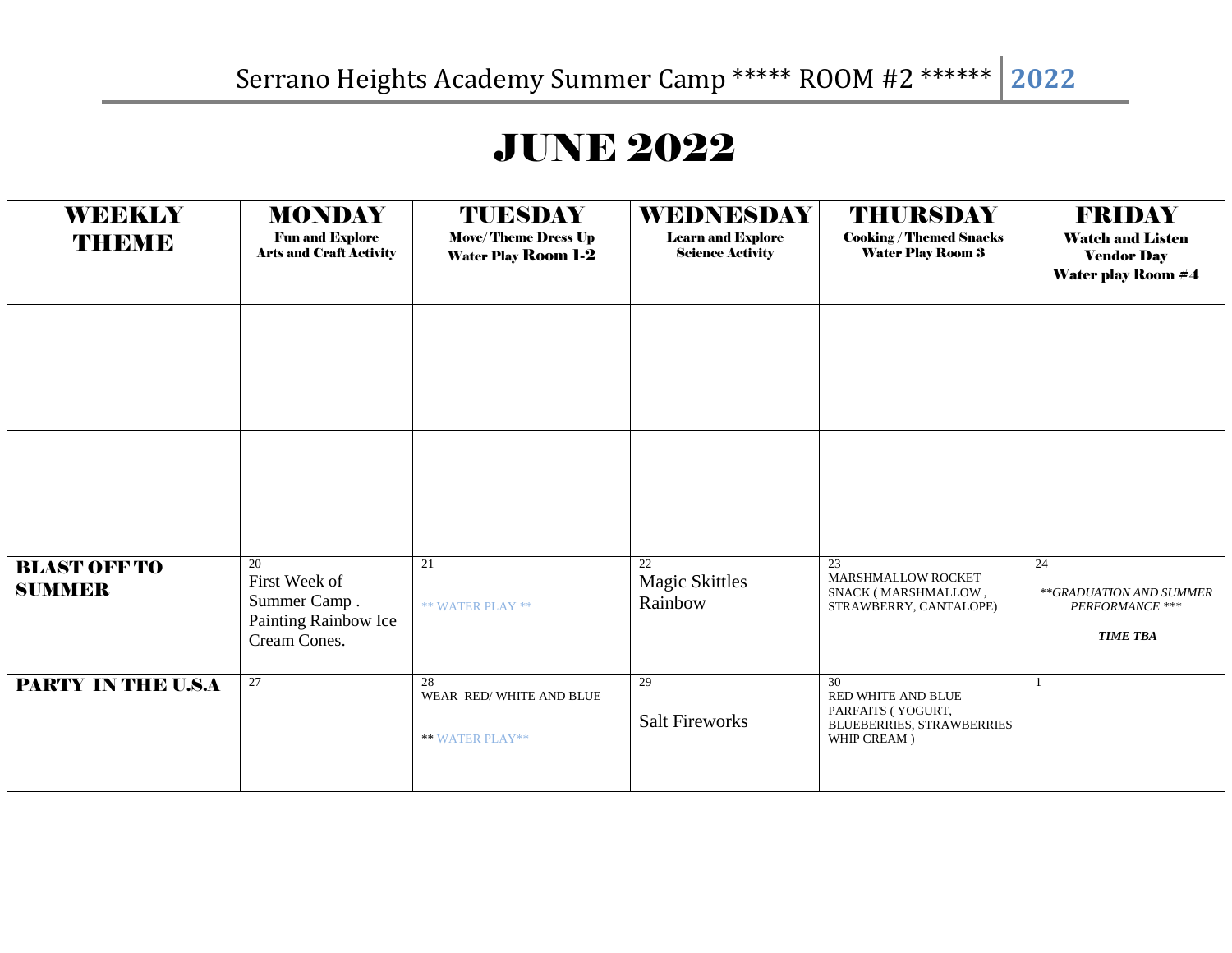## JULY, 2022

| <b>Weekly Theme</b>        | <b>Monday</b><br><b>Fun and Explore</b><br><b>Arts and Craft Activity</b> | <b>Tuesday</b><br><b>Move/Theme Dress Up</b><br><b>Water play Room# 1-2</b>       | Wednesday<br><b>Learn and Explore</b><br><b>Science Activity</b> | <b>Thursday</b><br><b>Themed Snacks/ Cooking</b><br><b>Water play Room #3</b>       | <b>Friday</b><br><b>Watch and Listen/</b><br><b>Vendor Day</b><br><b>Water play Room #4</b>   |
|----------------------------|---------------------------------------------------------------------------|-----------------------------------------------------------------------------------|------------------------------------------------------------------|-------------------------------------------------------------------------------------|-----------------------------------------------------------------------------------------------|
| <b>Dinosaur Study Week</b> | Lego Black Stamping<br><b>Dinosaurs</b>                                   | 5<br>WEAR YOUR FAVORITE<br><b>DINOSAUR SHIRT</b><br>** WATER PLAY **              | 6<br><b>VOLCANO ERUPTION</b><br><b>EXPERIMENT</b>                | <b>DINO SAUR FOSSIL COOKIES</b>                                                     | 8<br>THOR REPTILE GUY<br>Cost: \$10.00<br><b>Time: 9:15am</b>                                 |
| <b>Color Wars</b>          | 11<br><b>Coffee Filter Butterflies</b>                                    | 12<br><b>WEAR TYE DYE</b><br><b>** WATER PLAY **</b>                              | 13<br>RAINBOW LAVA LAMP<br><b>EXPERIMENT</b>                     | 14<br>RAINBOW FRUIT KABOBS<br>(GRAPES, WATERMELLON,<br>MELON , STRAWBERRIES)        | 15<br>"ENCANTO MOVIE"                                                                         |
| <b>Shark Week</b>          | 18<br><b>Shark Decorating</b>                                             | 19<br>WEAR A SHIRT WITH<br>YOUR FAVORITE FISH ON<br>IT<br><b>** WATER PLAY **</b> | 20<br><b>FROZEN OCEAN</b><br><b>ANIMALS</b>                      | 21<br>SHARK TRAIL MIX(GOLDFISH,<br>SWEDISH FISH, CHEERIOS, FISH<br><b>GUMMIES</b> ) | 22<br>"FINDING NEMO"                                                                          |
| <b>Scavenger Hunt Week</b> | 25<br><b>Giraffe Plate Painting</b>                                       | 26<br><b>DRESS LIKE YOUR GOIN</b><br>ON A SAFARI<br>** WATER PLAY**               | 27<br>ELEPHANT TOOTHPASTE<br><b>EXPERIMENT</b>                   | 28<br>JUNGLE SNACKS(APPLES,<br>STRING CHEESE AND ANIMAL<br><b>CRACKERS</b> )        | 29<br><b>KIDTASTIC BUBBLES</b><br>(Foam Party)<br><b>Cost: \$10.00</b><br><b>Time:10:00am</b> |